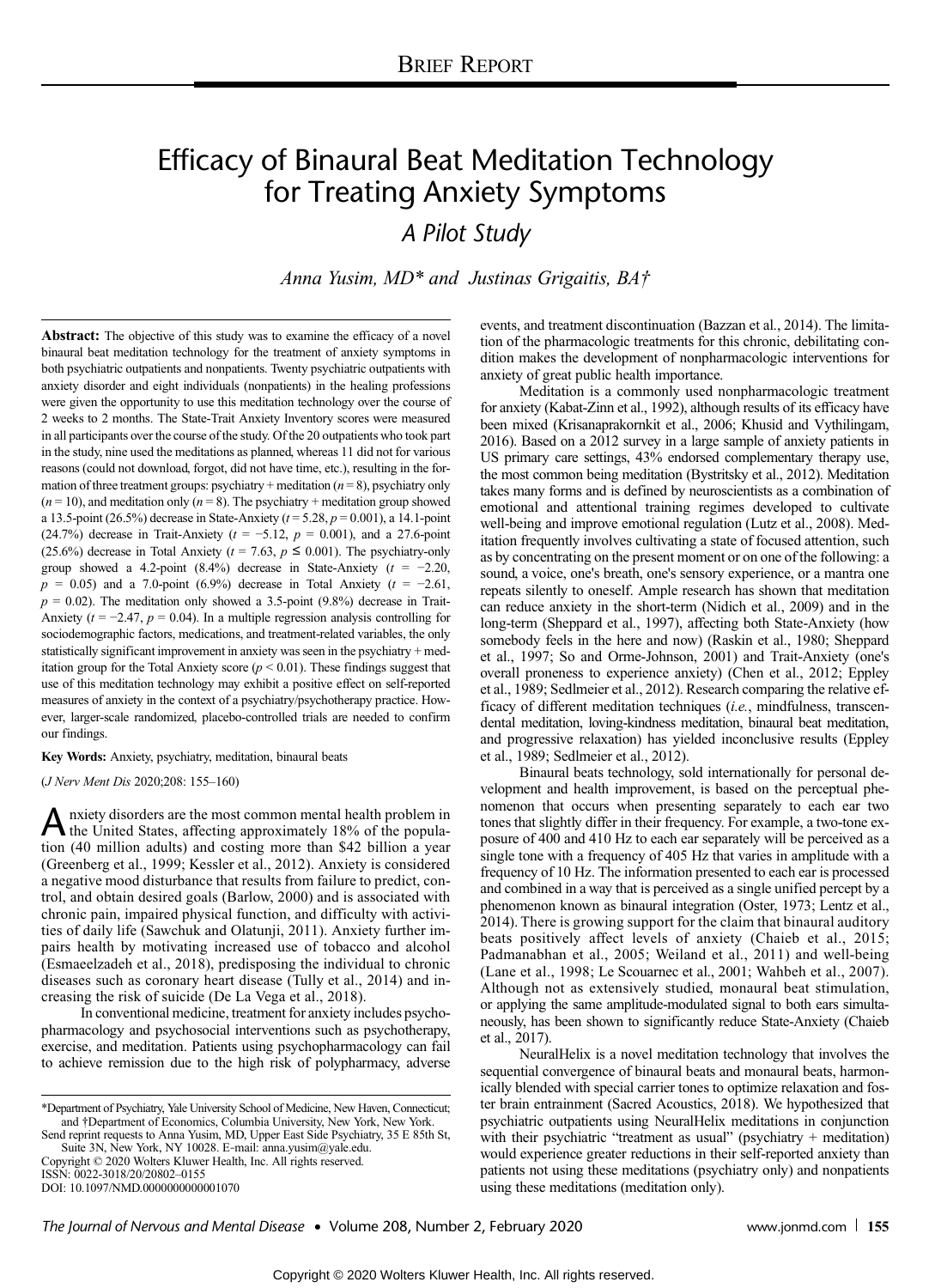# METHODS

# **Participants**

Thirty-eight subjects, consisting of 25 outpatients from a psychiatry private practice in New York City and 13 nonpatients who worked in the healing professions, were invited to participate in a study examining the effects of the NeuralHelix meditation technology on anxiety levels. The study was completed between March 2018 and August 2018. All the psychiatry outpatients met the DSM-5 criteria for generalized anxiety disorder as diagnosed by the treating psychiatrist and scored on the State-Trait Anxiety Inventory (STAI) (Spielberger, 2015). All but one psychiatry outpatient scored over 80 points on the STAI-Total, indicating the presence of significant anxiety. Five of the invited psychiatry patients and five of the nonpatients declined participation due to lack of time, lack of interest, or already having a standard meditation practice that they were not interested to change or augment.

The remaining 28 study participants (20 patients and 8 nonpatients) were then followed over the course of 2 weeks to 2 months, depending on their frequency of psychiatric visits and the duration of time between their agreeing to participate in the study and being able to use the NeuralHelix meditations regularly for a dedicated 2-week period. Every person who used the NeuralHelix meditations did so for at least a 2-week period of daily use. Of the 20 psychiatry patients, nine used the meditations as planned, whereas 11 did not for various reasons (could not download, forgot, did not have time, were no longer interested). Both users and nonusers of the NeuralHelix meditations were followed for the duration of the study. Exclusion criteria included medication and/or dosage adjustment during the course of the study, which led to the omission of two psychiatry patients (one who used the meditations and one who did not) from the final analysis. The final analysis included three treatment groups: eight psychiatric patients who used the meditation (designated as the psychiatry + meditation group), 10 psychiatric patients who did not use the meditation (designated as the psychiatry-only group), and eight nonpatients who used the meditation (designated as the meditation-only group). Although none of the participants who used the meditation technology had adverse reactions to the meditations that led them to terminate their use, one patient reported an anxiety-producing nightmare after doing one of the meditations. The nightmare was discussed with her psychiatrist and did not lead her to discontinue use of NeuralHelix.

## Assessment

The STAI, a widely used, self-report measure of anxiety with excellent internal consistency and test-retest reliability, was used in this study (Spielberger, 2015). The STAI contains two subscales: the STAI-S measures State-Anxiety, the current levels of anxiety in the "here and now"; the STAI-T measures Trait-Anxiety, a relatively stable personality trait reflecting the participant's characteristic tendency to be anxious. Each subscale contains 20 items, rated on a Likert-type, four-point scale. A rating of 4 indicates the presence of a high level of anxiety for the 10 State-Anxiety items and 10 Trait-Anxiety items (e.g., "I feel frightened," "I feel upset"). The remaining questions are reversed, meaning that a high rating indicates the absence of anxiety (e.g., "I feel calm," "I feel relaxed"). After appropriately reversing the scores for the anxiety-absent items, the weighted score for the 20 items is added up to obtain the State-Anxiety score (20 items), Trait-Anxiety score (20 items), and Total Anxiety score (all 40 items). The State-Anxiety Total and the Trait-Anxiety Total scores each vary from a minimum of 20 to a maximum of 80, with a Total score of 40 to 160. For respondents who omitted one or two items on either scale, the prorated full-scale score was obtained by determining the mean weighted score for the scale items to which the individual responded, multiplying this value by 20, and rounding the product to the next higher whole number. No subject omitted more than two items. Scores greater than or equal to 40 on each subscale and greater than or equal to 80 on the Total scale indicate the presence of anxiety (Hofmann et al., 2010).

Each of the above 28 participants completed the STAI survey twice, at baseline and postintervention. For the psychiatry patients, both STAI subscales were administered by the treatment psychiatrist at the end of the 45-minute psychiatry session. For the nonpatients, an e-mail was sent asking them to complete and e-mail back both STAI subscales.

## Procedures

The psychiatric outpatients visited their psychiatrist at the same frequency as before the study (between once weekly and once monthly) for individual psychiatry appointments lasting 45 minutes ("treatment as usual"). Sessions included a combination of psychotherapy and psychopharmacology. Psychotherapy treatment was provided by the treating psychiatrist and included a combination of cognitive-behavioral therapy, psychodynamic therapy, and existential therapy. Psychopharmacological treatments included the standard of care in psychiatric treatment in the United States, as elucidated in the Treatment Guidelines of the American Psychiatric Association.

Psychiatric medications for the patients' anxiety and comorbid conditions included selective serotonin re-uptake inhibitors antidepressants (escitalopram, citalopram, sertraline), selective norepinepherine re-uptake inhibitors antidepressants (duloxetine, venlafaxine, desvenlafaxine), other antidepressants (bupropion, mirtazapine), mood stabilizers (lithium, lamotrigine), atypical antipsychotics (olanzapine, quetiapine), benzodiazepines and benzodiazepine-like medications (clonazepam, lorazepam, alprazolam, zolpidem), stimulants (methylphenidate, amphetamine/ dextroamphetamine salts), and other medications (propranolol, gabapentin, naltrexone, trazadone, clonidine). The two patients whose medications or medication dosages were changed during the study were excluded from the final analysis.

The NeuralHelix meditation practice was introduced to patients during one of their psychiatry sessions. For nonpatients, NeuralHelix was introduced during a prescheduled telephone call or videoconference. It was described as a series of three 20-minute audio recordings designed to assist the listener in quieting the mind. Participants were instructed that best results would be attained using headphones, but speakers were also acceptable. NeuralHelix contains both binaural beats and monaural beats, making speakers a viable option because monaural beats do not require left-right differentiation. A variety of listening devices could be used, including mobile devices, smartphones, mp3 players, laptop computers, and others. The following guidelines were recommended: setting aside at least one 30-minute period a day, allowing a few minutes before listening to get settled and a few minutes after to record any significant notes or remarks on their experience; sitting comfortably or lying down during the meditation; eliminating distractions to the degree that was possible; and wearing a blindfold to eliminate ambient light.

Each participant was provided with three meditation tracks of different sound frequencies—delta (3 Hz), theta (6 Hz), and alpha (9 Hz). In addition to the 20-minute tracks, participants were also provided 60-minute tracks of the same frequencies that could be played while performing activities such as study, relaxation, or reading. The three tracks were described as follows to the participants:

Whole Delta—3 Hz tones. Delta brainwaves are associated with deep sleep, unconsciousness, meditative trance, dreamless sleep, and coma. These meditations may aid relaxation and inducing sleep. Whole Theta—6 Hz tones. Theta brainwaves are most pronounced during meditation, prayer, and spiritual awareness. These meditations may enhance intuition, creativity, fantasies, imagery, and dreams. Whole Alpha—9 Hz tones. Alpha brainwaves are prominent during wakefulness and dream (rapid eye movement) sleep. They may enhance mental focus, contemplation, calm, and relaxation.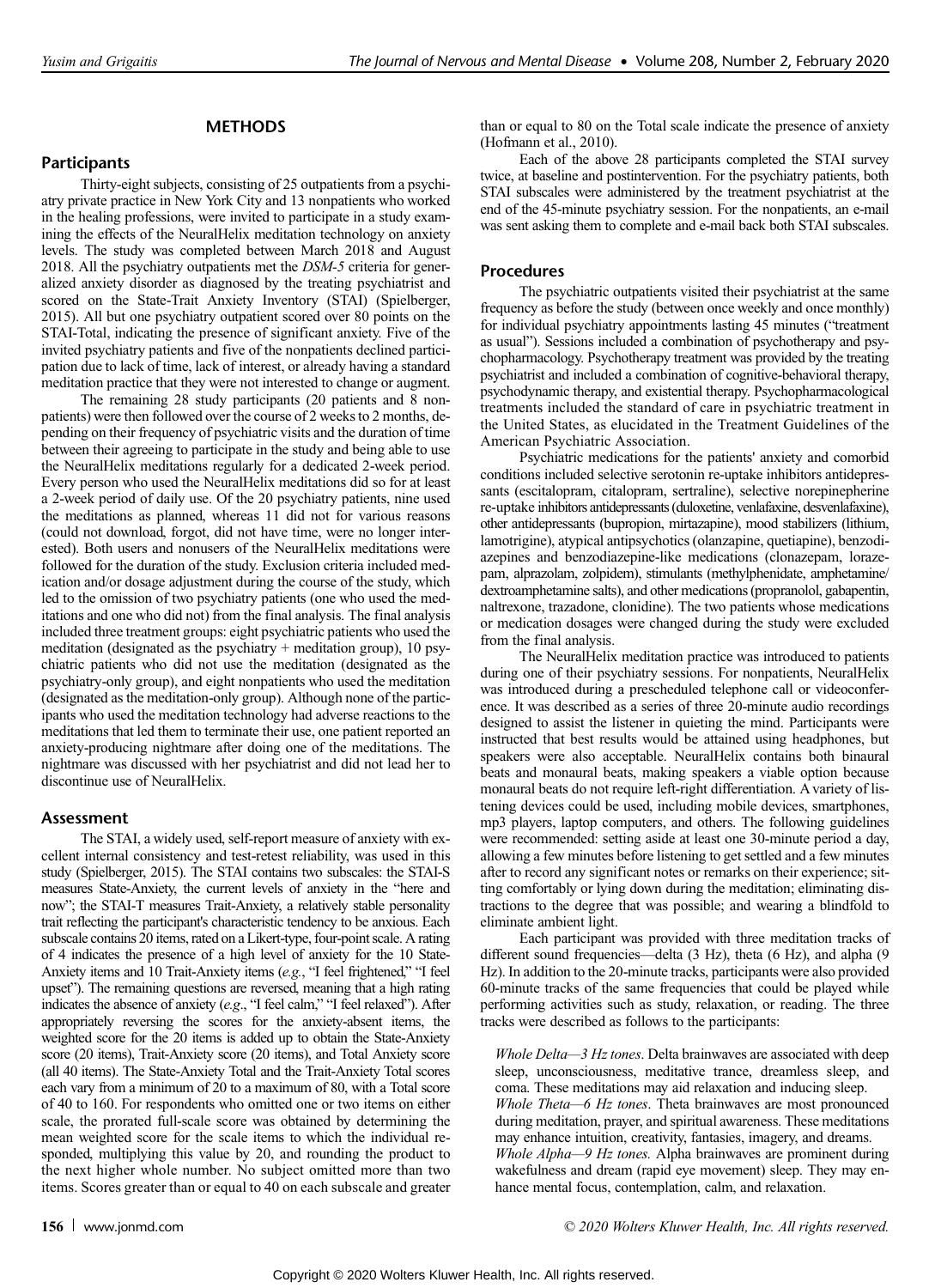Participants were encouraged to try all three tracks and note which one(s) they liked the best and the reasons why. Each of the three tracks had two versions—one with and one without verbal guidance, whereby a human voice provided instruction on how to assume a relaxed posture and enter the meditative mental space. It was suggested that participants listen to the verbally guided version first. Guidance was provided on how to handle distracting thoughts that arose during the meditation: bringing attention to their breath and becoming a "neutral observer" of the thoughts rather than engaging with or becoming attached to the thought. Participants were counseled that they might experience unexpected emotions during the meditation. Should this occur, participants were encouraged to allow themselves to feel the emotion that has surfaced, allow any reactions such as tears to occur naturally and freely, and then to once again bring their attention to their breath and become a "neutral observer" of the emotion rather than engaging with or becoming attached to the emotion. Participants were also encouraged to select and silently repeat a one-word affirmation reflective of what they would like to achieve in their life (such as success, wellness, calm, peace, fulfilled, clarity, presence, etc.).

## RESULTS

#### Sociodemographic and Treatment Variables

Sociodemographic information for all three treatment groups, along with treatment characteristics for the two groups of psychiatric outpatients, is shown in Table 1. The majority of patients in all groups were female, college-educated, and either employed or in college fulltime. Half of the patients in the psychiatry + meditation group were married, as compared with 30% of the psychiatry-only group and 87% of the meditation-only group. The average age of the meditation-only group is higher than the other two groups by 18.2 years, a difference which is statistically significant ( $t = 3.67$ ,  $p = 0.003$ ).

Patients in the psychiatry + meditation group were in treatment for an average of 38.7 months before the beginning of this study  $(SD = 35.7; \text{ range}, 1–90 \text{ months})$ , whereas patients who did not use the meditations (psychiatry only) were in treatment for an average of 21.2 months before the beginning of this study  $(SD = 23.4; \text{range},$ 0.5–84 months). This difference was not statistically significant  $(t = 1.19, p = 0.25).$ 

The average duration of days between baseline and follow-up STAI administration is  $35.4 \pm 18.5$  (range, 14–74 for all groups). All subjects who used the meditations over the course of the study did so for at least a consecutive 2-week period. A greater duration between baseline and follow-up STAI did not correlate with greater STAI improvement. The average number of psychiatry/psychotherapy sessions that each patients had during the study was 3.3 for the psychiatry + medication group ( $SD = 2.5$ ; range, 1–8), as compared with 2.7 for the psychiatry-only group  $(SD = 0.94$ ; range, 0–5). This difference is not statistically significant ( $t = 0.59$ ,  $p = 0.56$ ).

The total number of medications a psychiatry patient was taking during the study ranged from 0 to 5. None of the patients included in the final analysis experienced any medication changes during the course of the study. Four patients were not taking any medication. Five patients were taking one medication. Two patients were taking five medications. The difference in the number and types of medications between the two groups was not statistically significant ( $t = 0.02$ ,  $p = 0.97$ ).

First, we wanted to see whether there was a general improvement in the STAI scores by comparing individual results at baseline and postintervention. When all the data were pooled, the average individual STAI score was 94.3 at baseline and dropped to 81.3 postintervention. The paired *t*-test showed that the difference between the means was

|                                                                                | Psychiatry + Meditation $(n = 8)$ | Psychiatry Only $(n = 10)$ | <b>Meditation Only (<math>n = 8</math>)</b> |
|--------------------------------------------------------------------------------|-----------------------------------|----------------------------|---------------------------------------------|
| Sociodemographic Characteristics                                               |                                   |                            |                                             |
| Average age                                                                    | Avg = $39.5$                      | $Avg = 31.9$               | $Avg = 53.5$                                |
|                                                                                | $SD = 12.1$                       | $SD = 9.7$                 | $SD = 11.9$                                 |
|                                                                                | Range, 29-61                      | Range, 18-55               | Range, 34-70                                |
| % With college education or greater                                            | $100\%$                           | 80%                        | 100%                                        |
| $%$ Women                                                                      | 63%                               | 90%                        | 87%                                         |
| % Married                                                                      | 50%                               | 30%                        | 87%                                         |
| % Employed or in full-time school                                              | 75%                               | 90%                        | 100%                                        |
| Nature of Psychiatric Treatment                                                |                                   |                            |                                             |
| Months in psychiatric treatment preintervention                                | Avg = $38.6$                      | $Avg = 26.4$               | N/A                                         |
|                                                                                | $SD = 35.4$                       | $SD = 23.5$                |                                             |
|                                                                                | Range, 1-90                       | Range, 0.5-84              |                                             |
| Average no. sessions during the study                                          | $Avg = 3.3$                       | $Avg = 2.7$                | N/A                                         |
|                                                                                | $SD = 2.5$                        | $SD = 0.9$                 |                                             |
|                                                                                | Range, $1-8$                      | Range, $2-5$               |                                             |
| Average no. psychiatric medications                                            | $Avg = 2.1$                       | $Avg = 2.1$                | N/A                                         |
|                                                                                | $SD = 1.6$                        | $SD = 2.2$                 |                                             |
|                                                                                | Range, $1-4$                      | Range, $0-5$               |                                             |
| % Taking the Following Medications                                             |                                   |                            |                                             |
| Antidepressants (SSRI, SNRI, Wellbutrin, mirtazapine)                          | 50%                               | 60%                        | N/A                                         |
| Antianxiety medications (benzodiazepines,<br>low-dose atypical antipsychotics) | 50%                               | 30%                        | N/A                                         |
| Mood stabilizers                                                               | 13%                               | 40%                        | N/A                                         |
| Stimulants                                                                     | 63%                               | 20%                        | N/A                                         |

N/A indicates not available; SNRI, selective norepinepherine re-uptake inhibitors; SSRI, selective serotonin re-uptake inhibitors.

© 2020 Wolters Kluwer Health, Inc. All rights reserved. [www.jonmd.com](http://www.jonmd.com) 157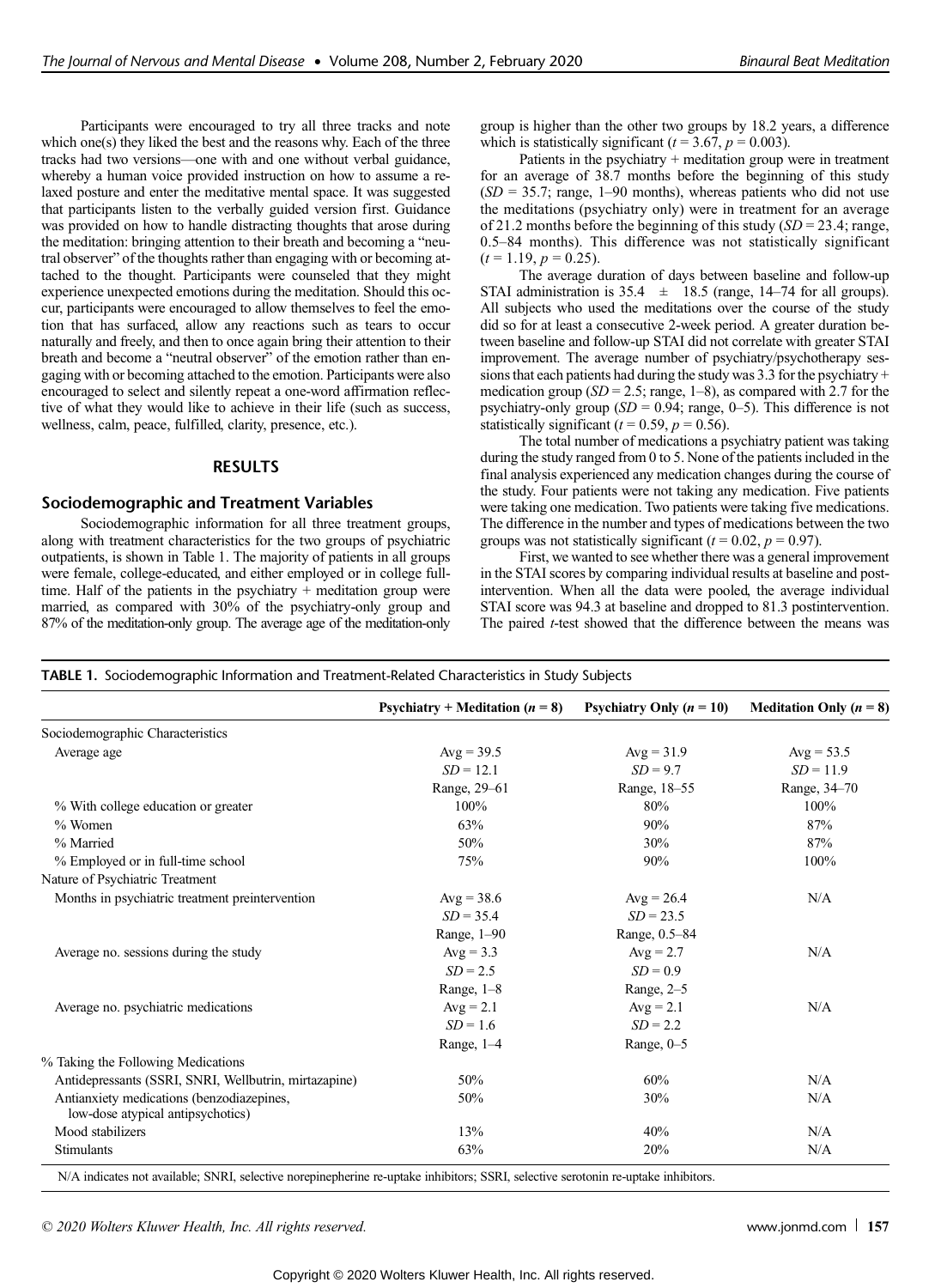| <b>Treatment Group</b>     | <b>Baseline Mean</b><br><b>STAI Score (Range)</b> | <b>Postintervention</b><br><b>Mean STAI Score (Range)</b> | Difference in STAI<br>Score $(95\% \text{ CI})$ | t, p                         |
|----------------------------|---------------------------------------------------|-----------------------------------------------------------|-------------------------------------------------|------------------------------|
| State-Anxiety              |                                                   |                                                           |                                                 |                              |
| $Psychiatry + meditation$  | $51.25(33-65)$                                    | 37.75 (28–47)                                             | $-13.5$ ( $-19.5$ to $-7.5$ )                   | $t = -5.28$ ,*** $p = 0.001$ |
| Psychiatry only            | $49.9(40-65)$                                     | $45(33-68)$                                               | $-4.2$ ( $-8.5$ to 0.1)                         | $t = -2.20$ ,** $p = 0.05$   |
| Meditation only            | $35.5(24-56)$                                     | $33(23-48)$                                               | $-2.5$ ( $-9.3$ to 4.3)                         | $t = -0.86$ , $p = 0.41$     |
| Trait-Anxiety              |                                                   |                                                           |                                                 |                              |
| $P$ sychiatry + meditation | $56.5(33-67)$                                     | $42.37(23 - 55)$                                          | $-14.1$ (-20.6 to -7.6)                         | $t = -5.12$ ,*** $p = 0.001$ |
| Psychiatry only            | $52.6(41-67)$                                     | $49.8(37-60)$                                             | $-2.8$ (-6.7 to 1.1)                            | $t = -1.61, p = 0.14$        |
| Meditation only            | $36.25(29-49)$                                    | $32.75(23 - 49)$                                          | $-3.5$ (-6.8 to -0.1)                           | $t = -2.47$ ,** $p = 0.04$   |
| Total score                |                                                   |                                                           |                                                 |                              |
| $Psychiatry + meditation$  | $107.8(67-126)$                                   | $80.1(52-102)$                                            | $-27.6$ ( $-36.1$ to $-19.0$ )                  | $t = -7.63$ ,*** $p < 0.001$ |
| Psychiatry only            | $101.8(82-132)$                                   | $94.8(76-128)$                                            | $-7.0$ (-13.0 to -0.9)                          | $t = -2.61$ ,** $p = 0.02$   |
| Meditation only            | $71.75(53 - 103)$                                 | $67.75(48-94)$                                            | $-6.0$ (-15.8 to 3.8)                           | $t = -1.44$ , $p = 0.19$     |

|  |  |  | TABLE 2. State-Anxiety, Trait-Anxiety, and Total STAI Score at Baseline and Postintervention |
|--|--|--|----------------------------------------------------------------------------------------------|
|  |  |  |                                                                                              |

−13.03 (95% confidence interval [CI], −7.43 to −18.63;  $p$  < 0.001). In pooling all of the groups, there was no significant difference between improvement in State-Anxiety and improvement in Trait-Anxiety across all study subjects, the average STAI score improvement being −6.53 and −6.50, respectively.

Table 2 shows the comparison of STAI State-Anxiety, Trait-Anxiety, and Total score in our three treatment groups at baseline and postintervention. As was expected, the average baseline anxiety score for the State-Anxiety, Trait-Anxiety, and Total Anxiety was in the high anxiety range ( $\geq$ 40 for each subscale and  $\geq$ 80 for total STAI) for the psychiatric outpatients and within normal limits for the nonpatients.

While the psychiatry  $+$  meditation and psychiatry-only groups showed statistically significant improvement in State-Anxiety ( $p = 0.001$ ) and  $p = 0.05$ , respectively), the psychiatry + meditation and meditation-only groups showed improvement in Trait-Anxiety ( $p = 0.001$ ) and  $p = 0.04$ , respectively). Only the psychiatry + meditation and psychiatry-only groups showed statistically significant improvement in Total Anxiety ( $p < 0.001$  and  $p = 0.02$ , respectively).

To confirm the aforementioned findings, we then analyzed each of the three different groups in pairs. The average improvement across the groups is as follows: psychiatry + meditation, 27.6 points; psychiatry-only, 7.0 points; and meditation-only, 6.0 points. In this analysis, the overall difference between groups is statistically significant ( $p < 0.01$ ).

# Baseline and Follow-up STAI Scores

Multiple linear regression analysis was used to control for differences between the treatment groups in terms of sociodemographic characteristics and medication variables. For baseline and postintervention Total STAI scores, we found that each increased year of life correlated with a 0.84-point average reduction in anxiety ( $\beta_{\text{age}} = -0.84$ ,  $t = -3.88$ ,  $p < 0.001$ ), whereas being female correlated with a 9.76-point average reduction in anxiety ( $\beta_{\text{female}} = -9.76$ ,  $t = -3.88$ ,  $p < 0.001$ ).

# Improvement Analysis

Multiple linear regression of the change between the baseline and follow-up STAI scores, controlled for sociodemographic variables, revealed that the only statistically significant improvement in anxiety is seen in the psychiatry + meditation group. Patients in this group have a predicted 28.9 points greater improvement in their total anxiety as compared with the meditation-only group ( $\beta_{\text{psychiatry}}$  + meditation group = 28.9,  $t = 5.68$ ,  $p < 0.001$ ). The 8.12-point differences in improvement between the psychiatry-only and meditation-only group was not statistically significant ( $\beta_{\text{psychiatry-only group}} = 8.12$ ,  $t = 1.51$ ,  $p = 0.13$ ). The multiple linear regression analysis, controlling for medications, showed similar results, whereby the psychiatry + meditation group showed a 21.3-point Total STAI score improvement as compared with the psychiatry-only group ( $\beta_{\text{psychiatry}}$  + meditation group = 21.32,  $t = 3.85$ ,  $p < 0.001$ ). No medications had a significant effect on the improvement.

Table 3 shows predicted change in STAI scores after controlling for sociodemographic- and treatment-related variables while taking into account group-specific characteristics from Table 1. For each of the subscales (STAI-T and STAI-S), a predicted improvement of 13.9 points is expected in the psychiatry  $+$  meditation group; a 3.5-point improvement is expected in the psychiatry-only group; and a 3.0-point improvement is expected in the meditation-only group. For the Total Anxiety score, the improvements for these three treatment groups are 27.8, 7.0, and 6.0, respectively.

## **DISCUSSION**

The purpose of this study was to determine the efficacy of the NeuralHelix meditation technology in reducing anxiety symptoms for both patients and nonpatients. Our results show the greatest decrease in anxiety when the NeuralHelix meditation technology is used in conjunction with psychiatric treatment.

State-Anxiety was significantly reduced in the psychiatryonly group and the psychiatry + meditation group, but not in the meditation-only group. The essential qualities evaluated by the STAI State-Anxiety scale are feelings of apprehension, tension, nervousness, and worry in the present moment. State-Anxiety has been found to be a

TABLE 3. Predicted Changes in STAI Score as a Function of Treatment Group Controlling for Sociodemographic and Treatment Variables

| Group                                       | <b>Predicted Change</b><br>in STAI Score |  |
|---------------------------------------------|------------------------------------------|--|
| Subscales (Trait-Anxiety and State-Anxiety) |                                          |  |
| $Psychiatry + meditation$                   | 13.9                                     |  |
| Psychiatry only                             | 3.5                                      |  |
| Meditation only                             | 3.0                                      |  |
| Total score                                 |                                          |  |
| $Psychiatry + meditation$                   | 27.8                                     |  |
| Psychiatry only                             | 7.0                                      |  |
| Meditation only                             | 6.0                                      |  |
|                                             |                                          |  |

158 [www.jonmd.com](http://www.jonmd.com) example and the community of  $\degree$  2020 Wolters Kluwer Health, Inc. All rights reserved.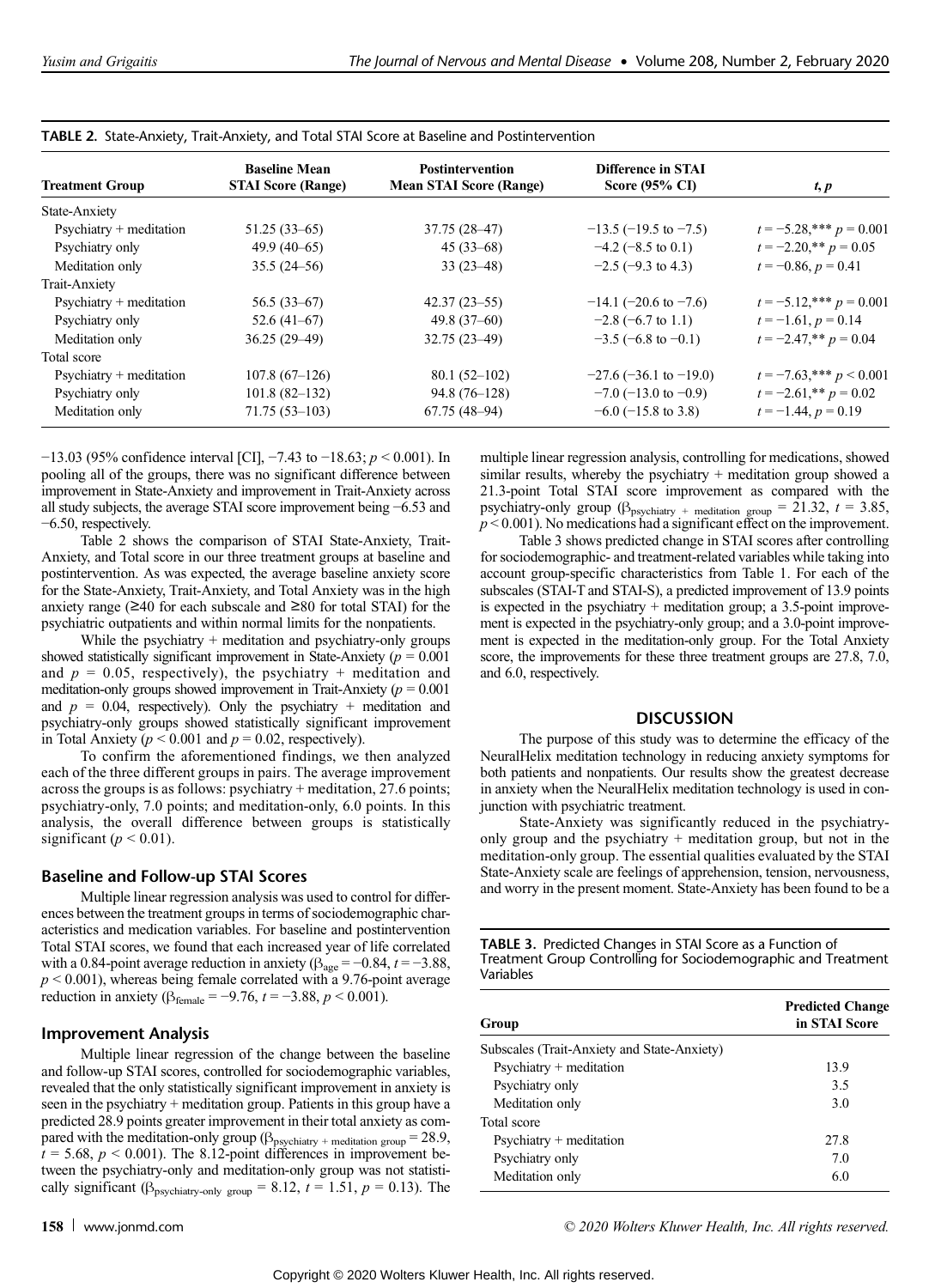sensitive indicator of changes in transitory anxiety experienced by patients in psychotherapy and other forms of behavioral counseling (Spielberger, 2015). Because the STAI was administered shortly after a patient's psychiatry session, it is not surprising that patients' State-Anxiety showed a significant decrease. Being able to be present and comfortable with a trusted therapist likely helped patients feel at ease and at least temporarily reduced their feelings of anxiety in the here and now.

Trait-Anxiety was significantly reduced in the meditationonly group and the psychiatry + meditation group, but not in the psychiatry-only group. This result is consistent with meta-analyses that show that multiple forms of meditation—transcendental meditation, mindfulness, and progressive relaxation—can reduce Trait-Anxiety (Travis and Arenander, 2006). Trait-Anxiety can be thought of as a stable personality trait describing one's likelihood to experience anxiety. The fact that both meditation groups experienced a significant decrease in Trait-Anxiety suggests that the meditations were working at a deeper level than just the "here and now." With psychotherapy, it is generally believed that Trait-Anxiety changes, or changes to one's personality structure, occur over a long period. The fact that such changes were observed with meditation after only 2 weeks suggests that meditation works through a wholly different mechanism than psychotherapy. That meditation can produce Trait-Anxiety changes in 2 weeks has been confirmed by other studies (Nidich et al., 2009), which also show that the results persist up to 3 years later (Sheppard et al., 1997).

Trait-Anxiety reductions are often correlated with the development of a more internalized locus of control. In this study, meditation participants were taught to improve their relationship to their thoughts and emotions by bringing their attention to their breath and becoming a "neutral observer" of the thoughts and emotions. By having more control over one's thoughts and emotions, one develops greater control over one's own life, and thus a more internalized locus of control. Participants were also encouraged to set an intention that could be translated into a one-word mantra, such as success, calm, presence, integrity, or another word that is meaningful to the participant. Setting intentions is one form of taking greater responsibility for one's life and is therefore another mechanism through which participants could develop a more internalized locus of control. Besides the aforementioned two mechanisms of increasing one's locus of control, binaural beat meditations have been shown to reduce anxiety through neurobiological mechanisms such as altering functional connectivity between regions of the brain (Gao et al., 2014) as well as the connectivity of cortical networks (Beauchene et al., 2017), the effects of which may also reduce Trait-Anxiety.

The meditation-only group had significantly lower baseline anxiety than the other two groups, whereas all of the psychiatric outpatients with the exception of one had Total STAI scores of 80 or higher, indicating high anxiety. Studies have shown that initial anxiety level is one of the greatest predictors of the magnitude of anxiety reduction with meditation (Hofmann et al., 2010). Moreover, the average age of the meditation-only group was significantly higher than the other two groups by 18 years, which is important to note because past studies have shown an inverse correlation between age and anxiety (Spielberger, 2015). The aforementioned factors likely contributed to the lower STAI reduction in the meditation-only group relative to the other two treatment groups.

Multiple linear regression analysis controlling for sociodemographic characteristics, treatment variables, and medications attenuated the aforementioned improvements of the psychiatry-only group and the meditation-only group, while maintaining the statistically significant anxiety improvement in the psychiatry + meditation group. Based on this analysis, patients using the NeuralHelix meditations in the context of psychiatric treatment for anxiety can expect a 27.8-point improvement in their total STAI score, as compared with a 7.0-point improvement in patients using only psychiatric services and a 6.0-point improvement in nonpatients using the meditations.

A synergistic effect is observed in the psychiatry + meditation group, whereby the total anxiety improvement is greater than the sum of the other two groups combined. The synergistic effect can exist for multiple reasons. The psychiatry sessions may enable the patients to be more receptive to the meditations by enabling them to share their experience, ask questions, and discuss their concerns about the meditations with the treating psychiatrist. The meditations may bring up difficult or unwanted thoughts and emotions for patients, which the patients can then effectively process in the context of their psychiatry sessions. The meditations can also bring up positive thoughts and feelings on which the patients can draw and expand in their psychiatry session. The meditations may reduce baseline anxiety, thereby enabling patients to focus on different issues (other than their anxiety) in their psychiatry sessions. This did indeed occur for at least one patient in this study, who presented to her psychiatry session after using the meditations for 1 week and said, "I feel so relaxed that I don't even know what to talk about today."

One of the differentiating features of various meditation techniques is their electroencephalographic (EEG) signatures (Travis and Shear, 2010). NeuralHelix uses meditations with three different EEG signatures—alpha, theta, and delta—along with elements of mindfulness and mantra meditations. Mindfulness techniques produce theta (4–8 Hz) EEG waves. Their purpose is to enable people to be more present and cultivate a nonjudgmental attitude toward whatever is occurring in the present moment. By encouraging our subjects to become "neutral observers" of their thoughts and emotions, the NeuralHelix meditations take advantage of the benefits of the mindfulness technique. Mantra meditations, such as the transcendental meditation technique, have been shown to increase alpha EEG coherence and synchrony (Hebert et al., 2005). This form of meditation entails effortlessly repeating a word or sound, which allows the mind to settle to quieter levels of thought until it achieves the silent state of transcendental consciousness. This state is physiologically the opposite of anxiety, characterized by reductions in respiratory rate and the stress hormone cortisol (Jevning et al., 1992). By encouraging subjects to silently repeat a one-word intention during the meditation, NeuralHelix draws on some of the benefits of mantra meditations. Because NeuralHelix involves multiple components (the binaural tones, the monoaural tones, being able to "unplug" from one's daily routine, guidance on how to work with difficult or unwanted thoughts and emotions, and the creation of a one-word intention), future studies can be done to elucidate which of these variables have the greatest impact on anxiety reduction.

There are several limitations to this nonrandomized pilot study. Selection bias may limit the study's generalizability, as this was a convenience sample which included a majority of highly educated and employed females. The meditation-only group included a nonrandom sample of healing practitioners, including therapists, Reiki practitioners, a psychiatrist, and a yoga teacher. With respect to the two different outpatient treatment groups (psychiatry + meditation and psychiatry-only), patients were assigned to the psychiatry-only group if they failed to do the meditations they had originally set out to do. This raises the question of whether the psychiatry-only group included individuals who generally had a more difficult time following through with their stated goals than the psychiatry  $+$  meditation group, a confounding factor that could account for some of the variance in anxiety improvement. A control group in which subjects used neither psychiatric services nor meditation was absent from this study. Such a group would have helped us more accurately distinguish the treatment effect from the placebo effect. Larger-scale, placebo-controlled, randomized clinical studies are warranted to further examine the antianxiety effects of this novel meditation technology in an outpatient psychiatric setting and in the general population.

#### **DISCLOSURE**

The authors declare no conflict of interest.

© 2020 Wolters Kluwer Health, Inc. All rights reserved. [www.jonmd.com](http://www.jonmd.com) 159